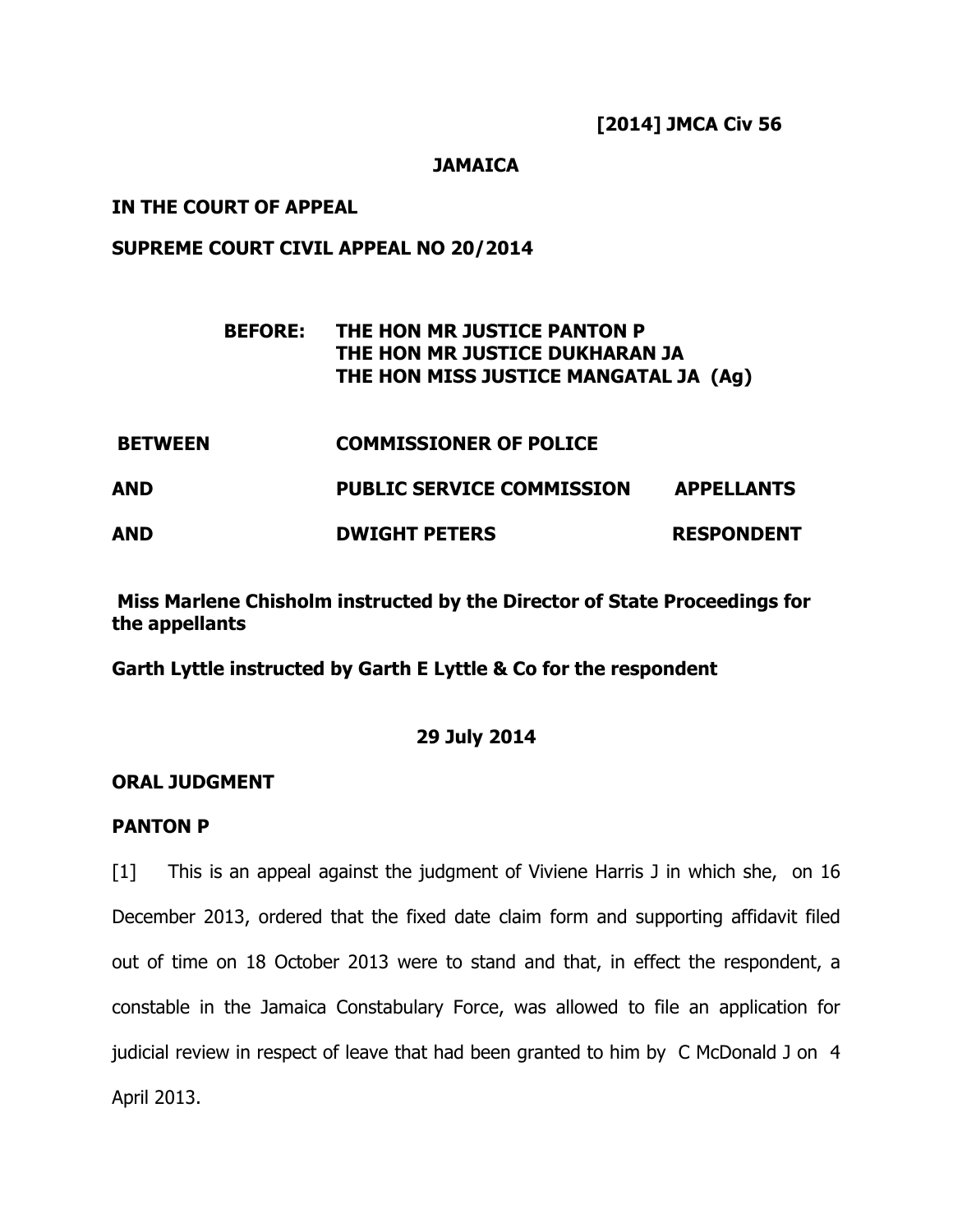[2] The appellants have challenged this order by Harris J on the ground that the respondent had 14 days after the grant of leave to file the claim but had far exceeded that time and the Supreme Court judge has no jurisdiction to extend time in that situation. Consequently, the appellants are seeking an order from this court that the appeal be allowed and the order of Harris J set aside with costs awarded to them.

[3] The parties to this appeal duly filed documents as required by the rules along with submissions and the authorities on which they relied. We, having read the submissions, took the decision at the commencement of the hearing to call upon Mr Lyttle to show why this appeal should not be allowed and Mr Lyttle chose to rise to the occasion. He submitted that rule 56.6(5) of the Civil Procedure Rules, 2002 (CPR) with particular reference to (5)(b) permitted the learned judge to have made the order that she made. That rule reads thus:

- "(5) When considering whether to refuse leave or to grant relief because of delay the judge must consider whether the granting of leave or relief would be likely to  $-$ 
	- (a) cause substantial hardship to or substantially prejudice the rights of any person; or
	- (b) be detrimental to good administration."

[4] Mr Lyttle relied particularly on paragraph (b) of that rule. He submitted that an order had been made by Miss Justice Paulette Williams on 17 October 2012 for certain documents to be disclosed but that the appellants had not properly complied with that order. Consequently, he said, the learned judge had the discretion to act as she did. The point being made by Mr Lyttle was that the Commissioner of Police withheld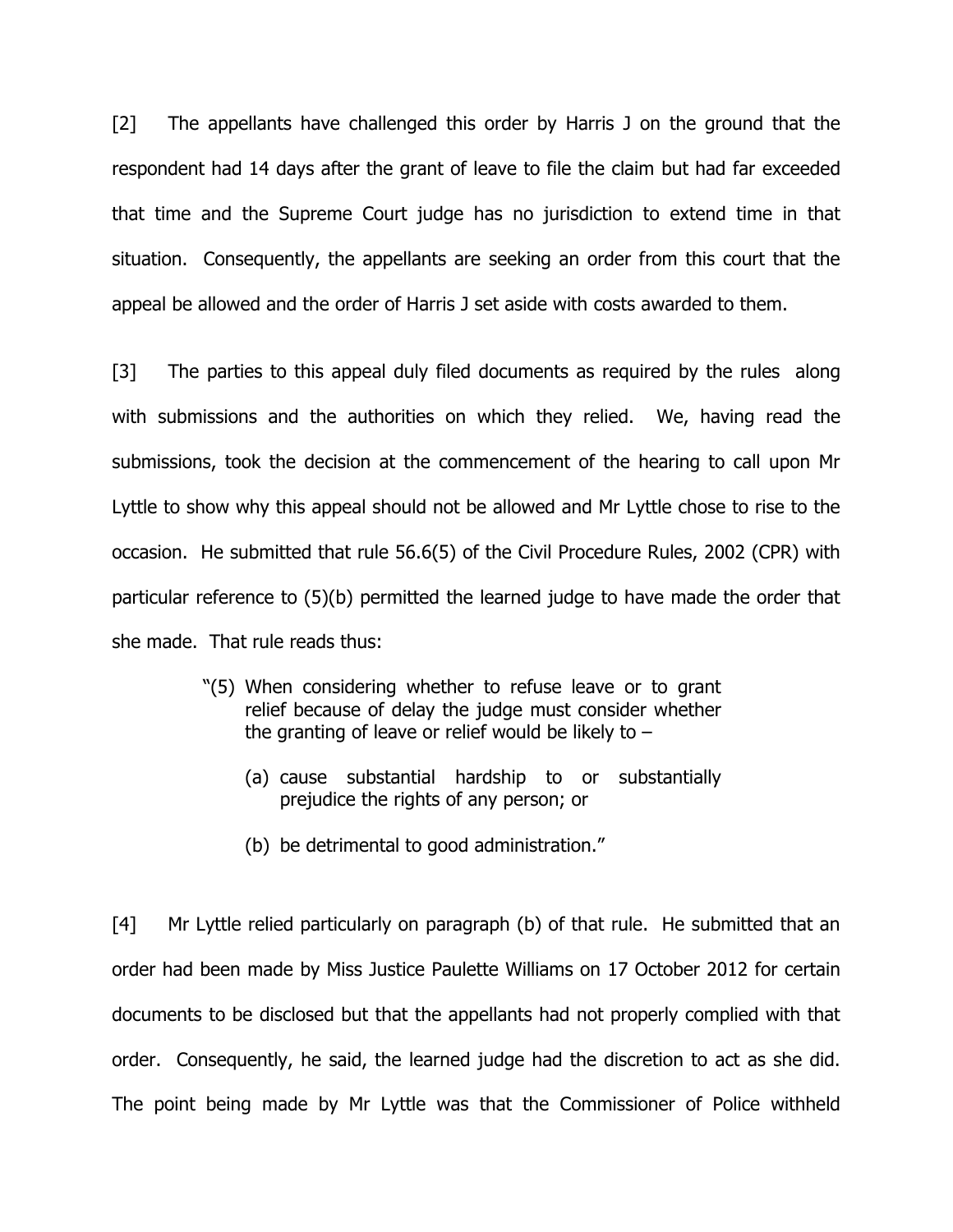information in respect of the court of inquiry conducted by the police on which the respondent was acquitted. That information, he said, was vital for communication by the service commission to the Governor-General who is charged with the responsibility of making disciplinary orders in respect of members of the police force. Certain allegations were made against the respondent in respect of corrupt activities involving the receipt of money from a civilian in circumstances where such receipt led to him being charged with breaches of the Corruption Prevention Act. He was charged along with other members of the Constabulary Force. He was tried in the Santa Cruz Resident Magistrate's Court almost five years ago, to the day, and was acquitted. The learned Resident Magistrate ruled on 27 July 2009 that no prima facie case had been made out and a no-case submission was upheld and the respondent and another constable with whom he was charged were discharged.

[5] A court of inquiry was held and according to Mr Lyttle, the respondent was acquitted there also and that information ought to have been communicated to the Governor-General. Mr Lyttle argued that Harris J was right in extending the time for the filing of the fixed date claim form. Two areas in the administration of justice, he said, were affected. Firstly, he said that it is the duty of a Supreme Court judge to protect the jurisdiction and functioning of a court of law such as the Resident Magistrate's Court where a decision had been given in the respondent's favour. Secondly, he said the Supreme Court has a duty and the power and obligation to protect the jurisdiction and/or judgment of the court of enquiry of the respondent by incorporating the observations in his fixed date claim form reflecting or stating that the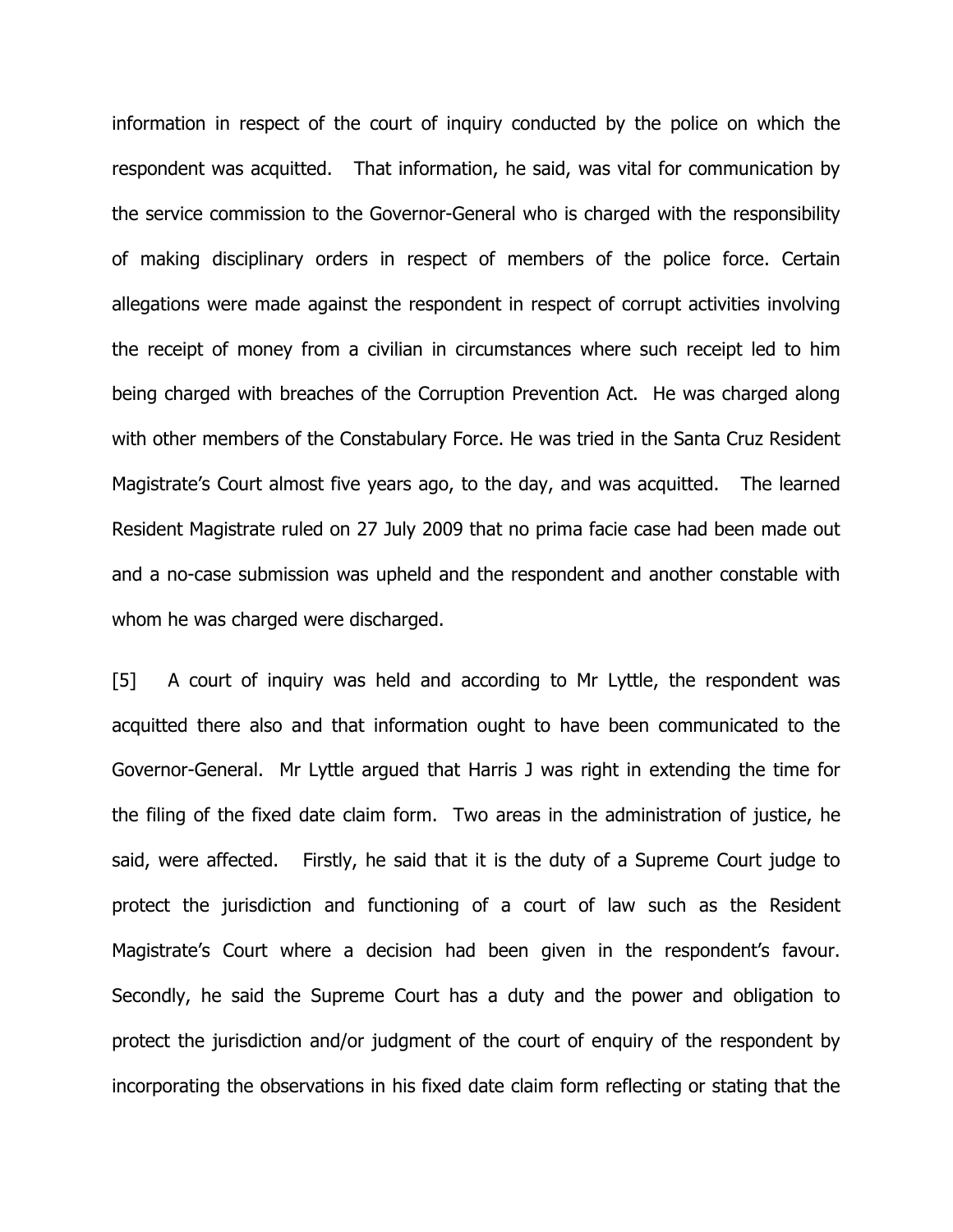omission by the Commissioner of Police to communicate the information to the Governor-General was fatal. These submissions by Mr Lyttle strongly contend that there was jurisdiction for Harris J to make the order which she made.

[6] Reference was made to the oft-cited judgment of this court in **Orrett Bruce** 

**Golding and The Attorney General of Jamaica v Portia Simpson Miller** SCCA No 3/2008 delivered on 11 April 2008. In that case three judges of the court gave written reasons. In the judgment of Harris JA at page 31, she dealt with the question of rule 56.6 on which Mr Lyttle placed great reliance. Unfortunately, Mr Lyttle has not distinguished this judgment and we quote now from Harris JA:

> "Rule 56.6 makes provision for extension of time for making an application for leave for judicial review where there is a delay in doing so. Under rule 56.6(1) an application for judicial review must be made promptly or within 3 months from the date on which the grounds for the application first arose. The court, however, will entertain an application for leave made outside the 3 months period if good reasons for delay are proffered. I must hasten to add that this is not a situation where the applicant had been tardy in making her application. She had been afforded a hearing and therefore could not have been aided by rule 56.6. Miss Anderson had in fact correctly observed that Part 56.6 of the rules is inapplicable to a situation in which there has been a prior hearing."

[7] Miss Akalia Anderson who appeared for the respondent at the hearing of the appeal in that case had conceded that rule 56.6 was really relevant when an extension of time was being sought to make an application for leave for judicial review. In the instant case, leave for judicial review has already been granted so rule 56.6 cannot aid,